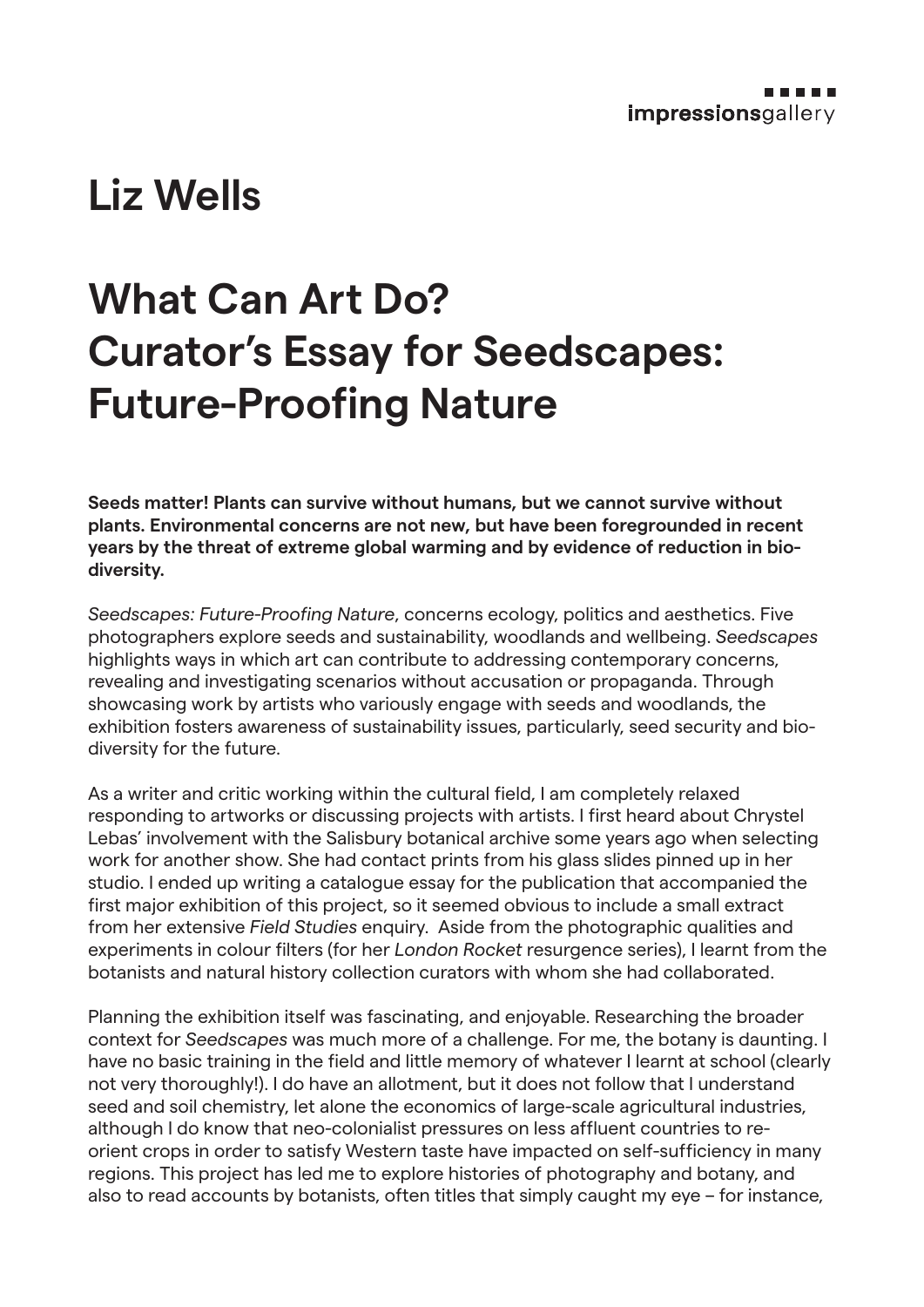*Lab Girl*, by Hope Jahren, sub-titled 'A story of trees, science and love' (picked up rather randomly when visiting the Eden Project in Cornwall a couple of years ago).

Nor had I considered questions of seed security. In 2012 Heidi Morstang told me that she had permission (from the Norwegian Government) to visit the Global Seed Vault that had opened in 2008 in Svalbard, 78\* North, an opportunity that led to her filming *Prosperous Mountain*. This was when I first learnt that world leaders had agreed to create a reserve collection for seed security purposes, whether in response to climate issues, conflict, or other events. The first emergency extraction of seeds from the bank was by Syria, in 2015; by 2017, Syrian agriculturalists had regenerated crops and returned duplicate seeds into the cold storage at Svalbard. Whether and how the recent pandemic will have impacted or eradiated key crops in some areas of the world remains to be seen, but if so, it is to be hoped that sample seeds have been deposited at the Vault.

This group exhibition emerged from a chance encounter. Given my interest in environmental issues from socio-political and photo-media perspectives, in 2016 I made a point of going to Fotofest in Houston, Texas, for which the theme that year was *Changing Circumstances: Looking at the Future of the Planet*. Extracts from Dornith Doherty's ambitious project, *Archiving Eden,* were included. Pippa Oldfield, Head of Programme at Impressions Gallery, was there at the same time. We discussed *Archiving Eden* with its carefully considered address to aesthetics and to what new technologies can facilitate in terms of making visible that which we would not normally be able to perceive. We also noted that many of the artists exploring detailed botanical questions are women. An idea had been seeded!

As curator, once the theme was agreed, there was the pleasurable task of seeking artists and work for inclusion. Nowadays, the internet complements the 'ear to the ground' and 'word of mouth' methods that curators have used over the years. The second challenge was to determine a combination of artworks that together would form a substantial and varied exhibition. It emerged that Heidi Morstang and Liz Orton had collected further materials that they wished to develop as projects; Seedscapes offered a context and deadline for doing so. Thus, we are able to include some photographic works made specifically for the exhibition.

I had not previously worked with Liz Orton, and I no longer remember how I heard about her residency at Kew. I had also never actually worked with Sant Khalsa, although I had met her and was aware of her environmental activism. The notion of 'growing air' in order to counteract pollution in the Los Angeles region caught my interest. Reforestation is a material means of combatting the adverse effects of logging, but she transforms the experience into poetic 3-dimensional photo-sculptures that, in the context of this exhibition, contrast effectively with the 2-dimensionality of photographs and flat video screens. Along with the vitrines used to display Dornith Doherty's images of labs and vaults, and Liz Orton's *Herbarium of Extinction*, a unique artist's concertina book, Sant Khalsa's *Trees and Seedlings* series contributes to the physicality of the experience of encountering work within the gallery context.

Photography transcends straight documentation, pointing to phenomena and circumstances that should concern us whilst drawing on the authority of visual evidence. Achieving a balance between aesthetic integrity and socio-ecological values, between art and activism, is a challenge for artists. This links to a question that fuels much of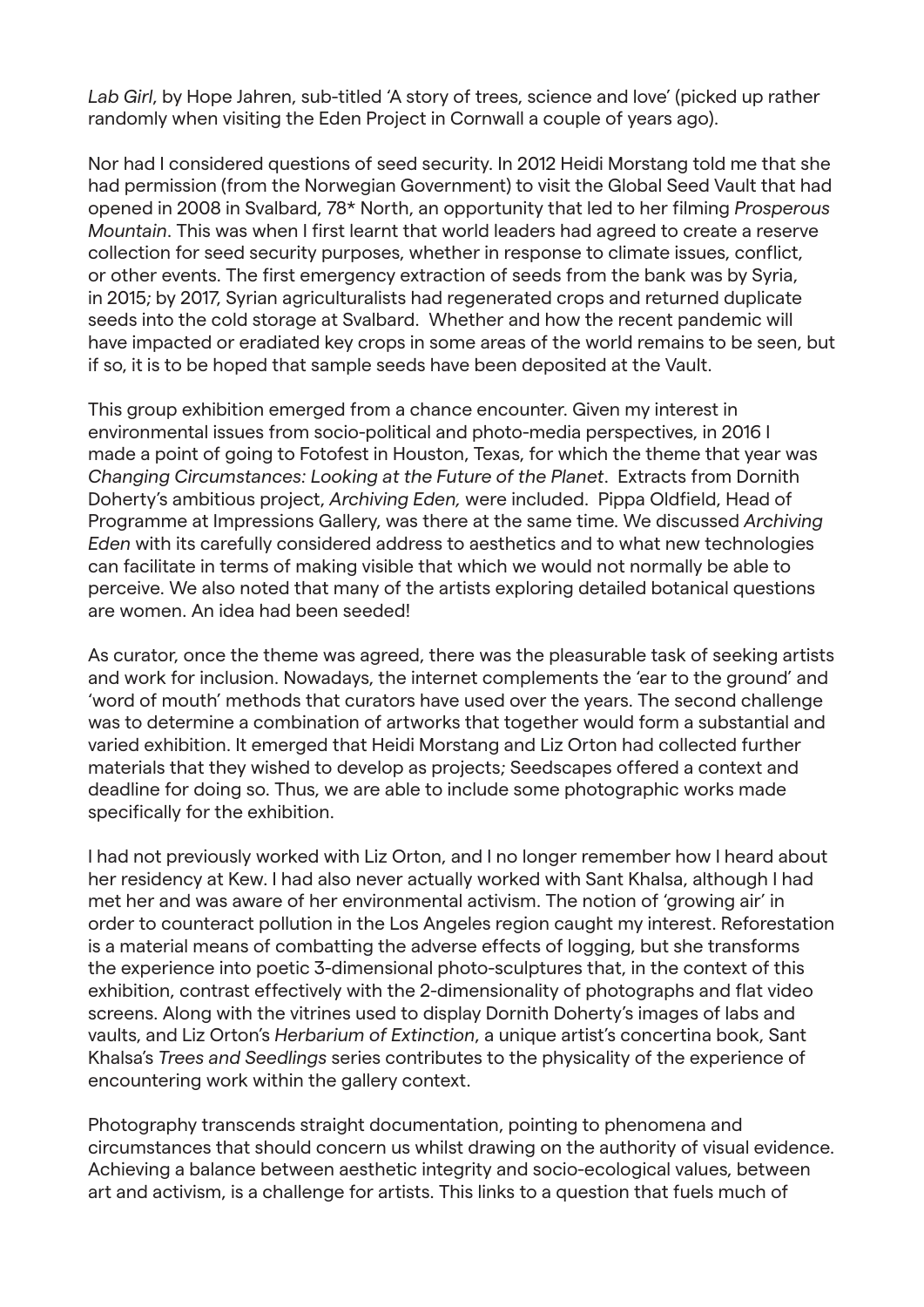my research and writing, namely, what can art do? Art is not polemical: rather it can alert us to issues through informing, engaging and extending perceptions, through suggesting different ways of seeing. Art in the context of a gallery is at its best when it is investigative and revelatory, not accusatory and not propagandist. Environmental art offers information, invokes natural ecologies, or imbalances, offers space for contemplation and suggests issues that beg address. As exhibition curator, my role is to use the gallery as a space to articulate their investigations and reflections, in *Seedscapes*, a set of dialogues on seed security, bio-diversity and wellbeing. Through extensive research including collaborating with botanists, ecologists and conservationists, consideration of aesthetic strategies, and ethical integrity in terms of their approaches to projects, each artist makes a significant contribution.

Aside from a small selection from *Archiving Eden* included in a group show in Liverpool in 2011, Dornith Doherty's extensive work investigating environmental issues has not been seen in Britain. Sant Khalsa's activist art has never previously been shown in the UK. So, I am very pleased that, with extensive support from Impressions Gallery, and particularly from Pippa Oldfield, Head of Programme, to be able to bring their work to new audiences. As already mentioned, for Heidi Morstang and Liz Orton, *Seedscapes* offered a context and deadline for creating new works from materials previously collected (at Svalbard and at Kew, respectively). For Chrystel Lebas it is a further opportunity to show an extract from her extensive *Field Studies*.

The works in the exhibition are evocative, beautiful and, at the same time, thoughtprovoking. Images are memorable; they have the power to influence ways in which we see, value and make sense of our world of experience. This is one of the things that art can do.

Liz Wells, 2020

### **Credits**

This essay was commissioned to accompany the exhibition *Seedscapes: Future-Proofing Nature,* held at Impressions Gallery from 2 September to 12 December 2020 and touring to RAMM (Royal Albert Memorial Museum & Art Gallery), Exeter, and The Dick Institute, Kilmarnock, in 2021.

*Seedscapes: Future-Proofing Nature* is curated by Liz Wells, with creative producer Pippa Oldfield. An Impressions Gallery touring exhibition in association with the Royal Albert Memorial Museum & Art Gallery, Exeter City Council and The Dick Institute, Kilmarnock, East Ayrshire.

Please cite this essay as Wells, Liz (2020) 'What Art Can Do: Curator's Essay for Seedscapes: Future-Proofing Nature', Bradford: Impressions Gallery

#### **Notes**

1. Chrystel Lebas, *Field Studies: Walking through Landscapes and Archives.* Amsterdam: Fw:Books, 2017. First solo exhibition, *Regarding Nature* at Huis Marseilles Museum for Photography, Amsterdam, December 2017 – March 2018. The project retraces the steps of British botanist, Sir Edward James Salisbury (1886 – 1978).